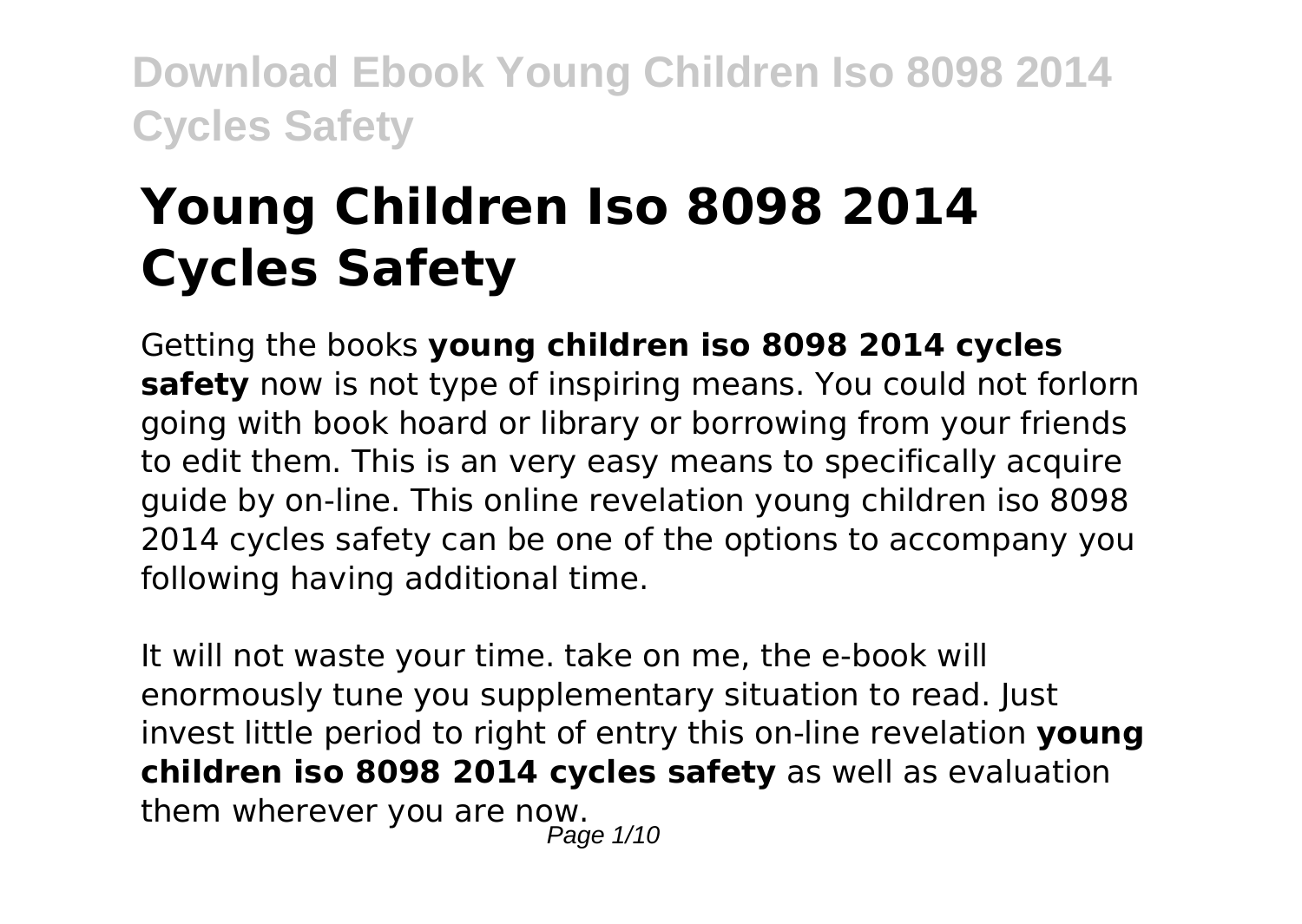World Public Library: Technically, the World Public Library is NOT free. But for \$8.95 annually, you can gain access to hundreds of thousands of books in over one hundred different languages. They also have over one hundred different special collections ranging from American Lit to Western Philosophy. Worth a look.

### **Young Children Iso 8098 2014**

Abstract Preview. ISO 8098:2014 specifies safety and performance requirements and test methods for the design, assembly and testing of fully assembled bicycles and subassemblies for young children. It also provides guidelines for instructions on the use and care of the bicycles. ISO 8098:2014 is applicable to bicycles with a maximum saddle height of more than 435 mm and less than 635 mm, propelled by a transmitted drive to the rear wheel.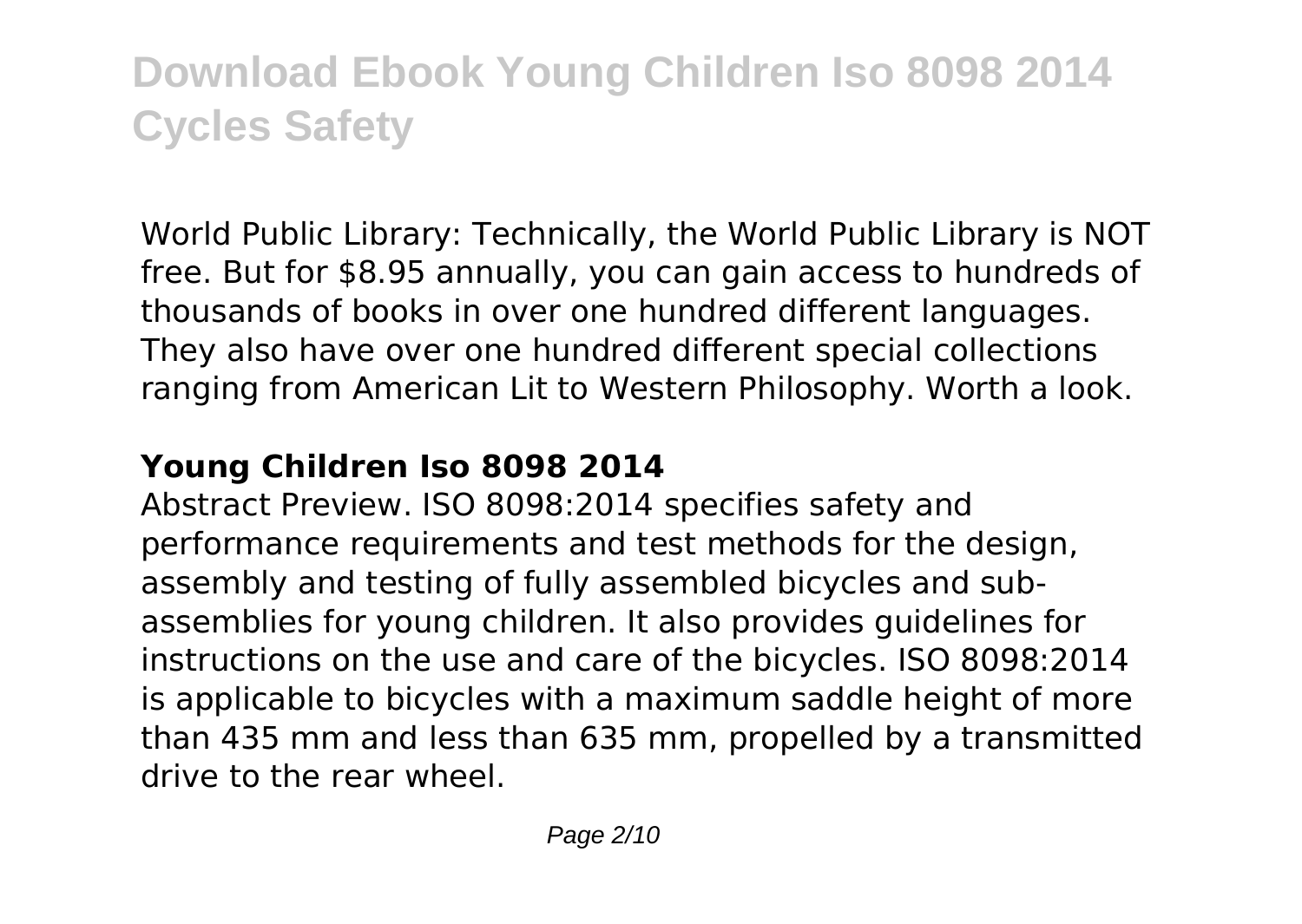### **ISO - ISO 8098:2014 - Cycles — Safety requirements for ...**

This International Standard specifies safety and performance requirements and test methods for the design, assembly and testing of fully assembled bicycles and sub-assemblies for young children. It also provides guidelines for instructions on the use and care of the bicycles.

#### **ISO 8098:2014(en), Cycles ? Safety requirements for ...**

buy iso 8098 : 2014 cycles - safety requirements for bicycles for young children from sai global

### **ISO 8098 : 2014 | CYCLES - SAFETY REQUIREMENTS FOR**

**...**

DS/EN ISO 8098:2014 Cycles - Safety requirements for bicycles for young children. This standard specifies safety and performance requirements and test methods for the design, assembly and testing of bicycles for young children, as well as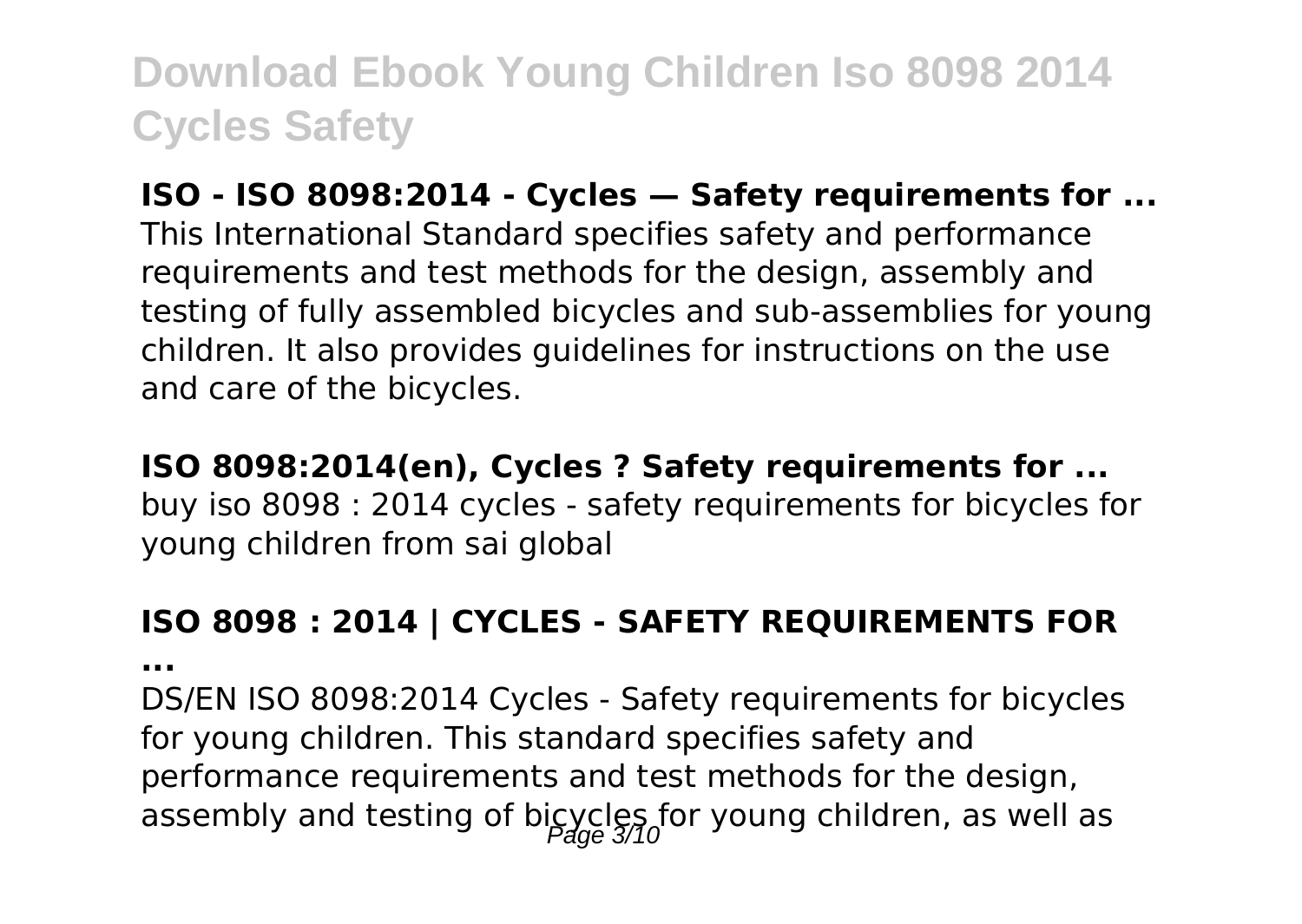these bicycles' sub-assemblies.

#### **DS/EN ISO 8098:2014 - Cycles - Safety requirements for ...**

ISO 8098:2014 specifies safety and performance requirements and test methods for the design, assembly and testing of fully assembled bicycles and sub-assemblies for young children. It also provides guidelines for instructions on the use and care of the bicycles. ISO 8098:2014 is applicable to bicycles with a maximum saddle height of more than 435 mm and less than 635 mm, propelled by a transmitted drive to the rear wheel.

#### **ISO 8098:2014 - Cycles - Safety requirements for bicycles**

**...**

BS EN ISO 8098:2014: Title: Cycles. Safety requirements for bicycles for young children: Status: Current: Publication Date: 30 June 2014: Normative References(Required to achieve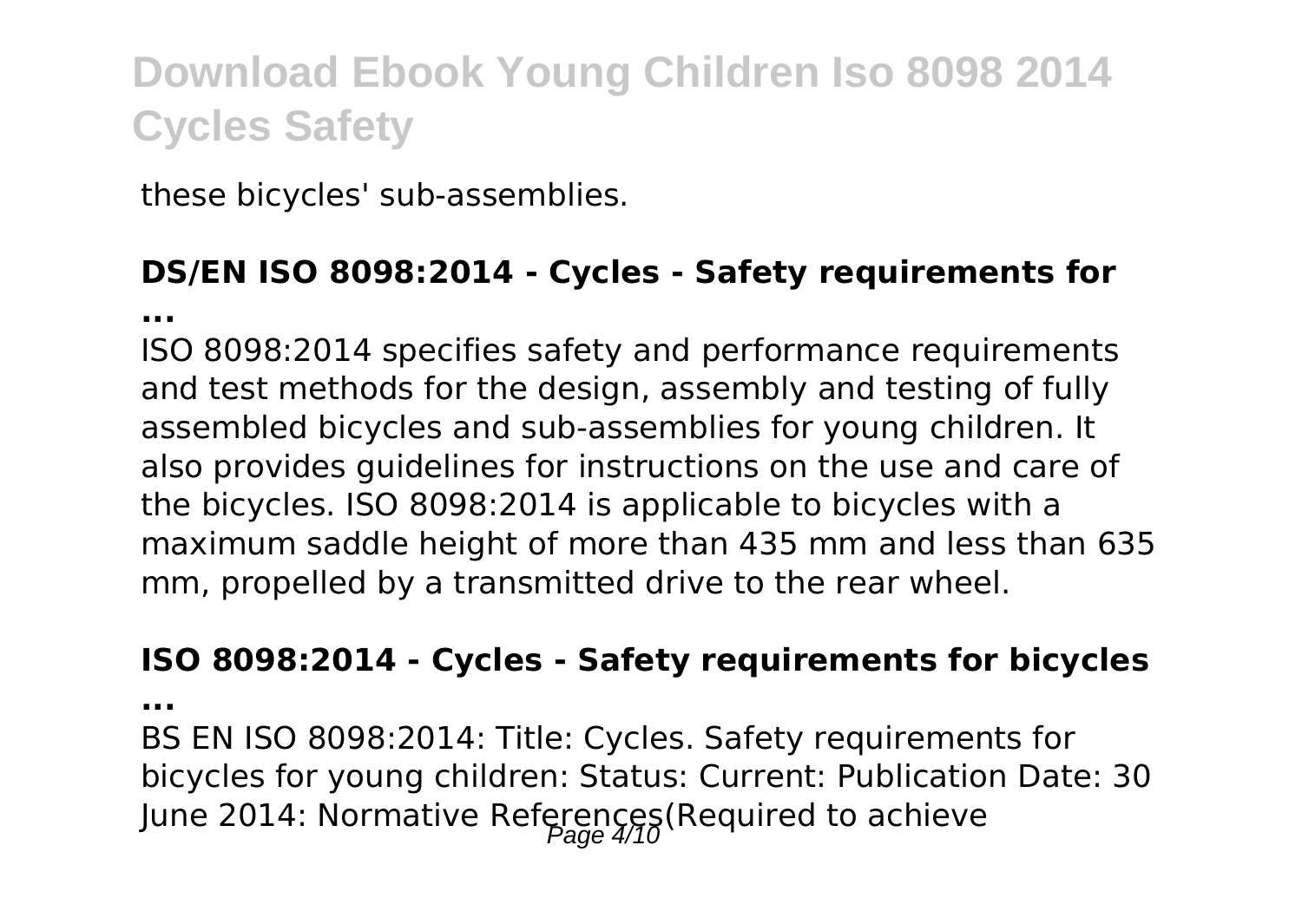compliance to this standard) ISO 1101, ISO 5775-1, ISO 5775-2, ISO 6742-2, ISO 11243: Informative References(Provided for Information)

**BS EN ISO 8098:2014 - Cycles. Safety requirements for ...** ISO 8098:2014 specifies safety and performance requirements and test methods for the design, assembly and testing of fully assembled bicycles and sub-assemblies for young children. It also provides guidelines for instructions on the use and care of the bicycles.

#### **ISO 8098:2014 - techstreet.com**

EN ISO 8098 June 2014 ICS 43.150; 97.190 Supersedes EN 14765:2005+A1:2008 English Version Cycles - Safety requirements for bicycles for young children (ISO 8098:2014) Cycles - Exigences de sécurité relatives aux bicyclettes pour jeunes enfants (ISO 8098: $2014$ ) Fahrräder -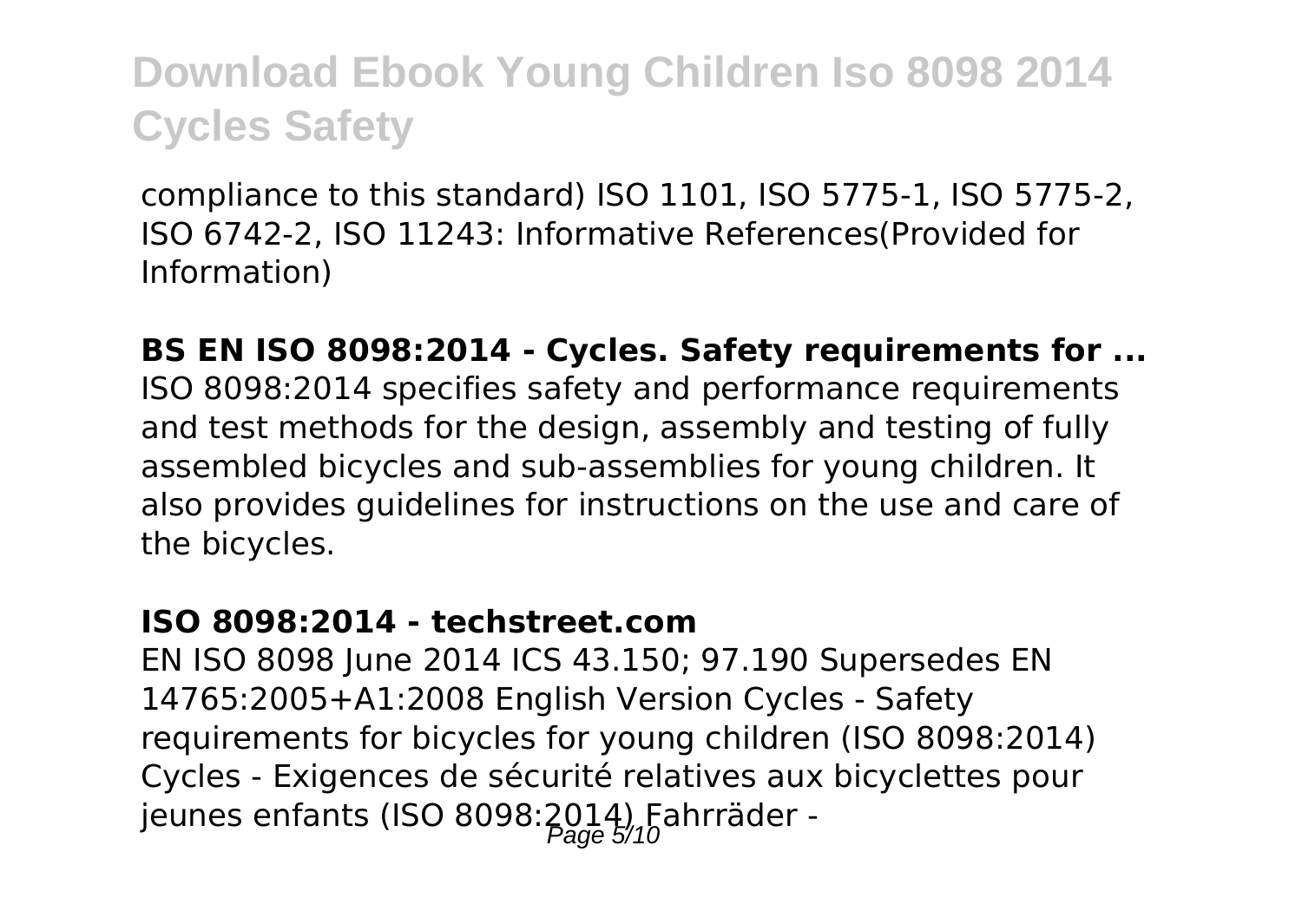Sicherheitstechnische Anforderungen an Kinderfahrräder (ISO 8098:2014)

#### **young children (ISO 8098:2014) Cycles - Safety ...**

Cycles — Safety requirements for bicycles for young children. Cycles — Safety requirements for bicycles for young children. Skip to main content. Menu. Standards. Benefits. SMEs; Learn more; Consumers; ... Previously ISO 8098:2014; Now under development ISO/CD 8098 Got a question? Check out our FAQs. Customer care +41 22 749 08 88 ...

#### **ISO - ISO/CD 8098 - Cycles — Safety requirements for ...**

This standard has been revised by ISO 8098:2014 Abstract This International Standard specifies safety and performance requirements and test methods for the design, assembly and testing of bicycles for young children of from about four to eight years of age and these bicycles' sub-assemblies.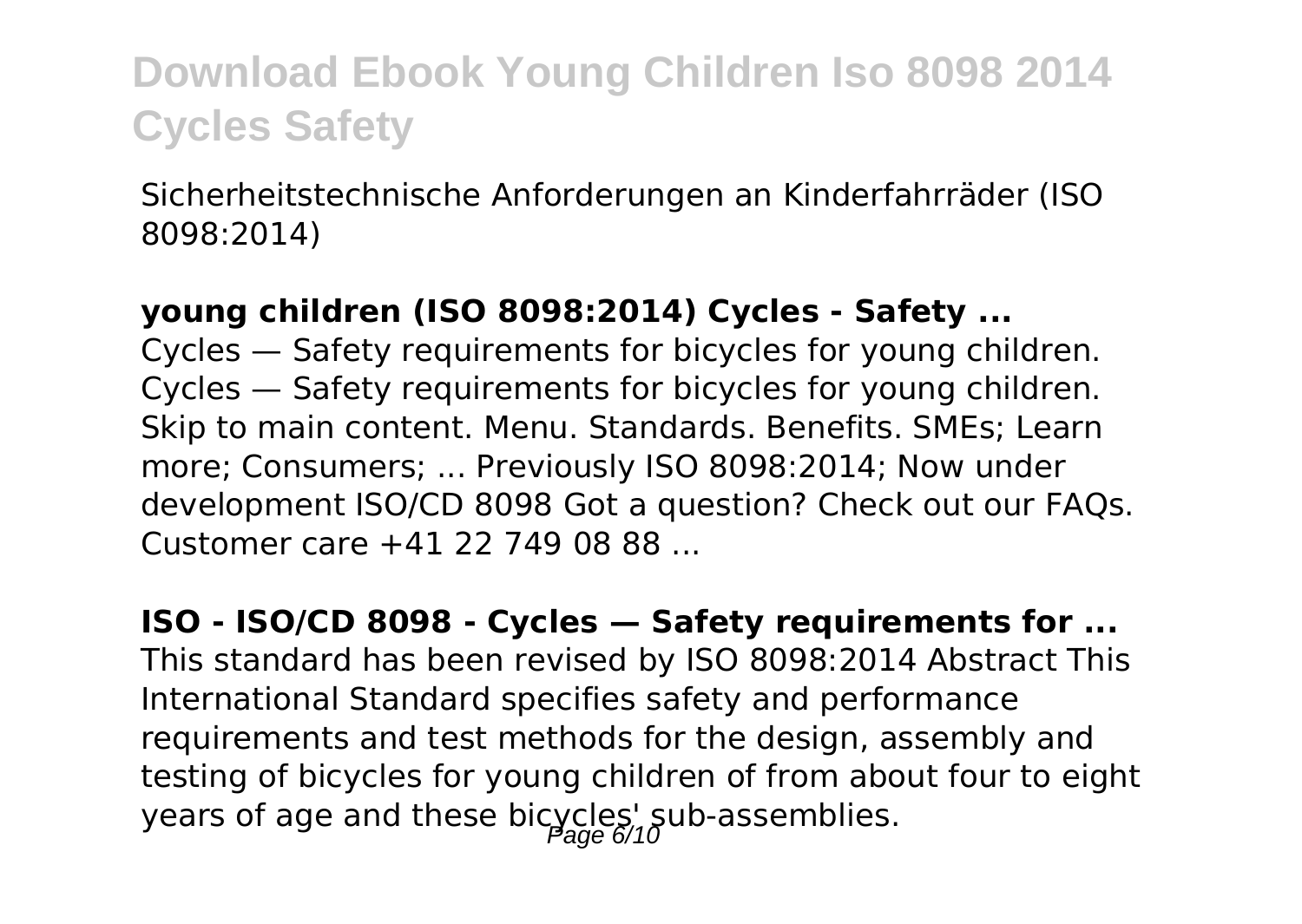### **ISO - ISO 8098:2002 - Cycles — Safety requirements for ...**

ISO 8098:2014 specifies safety and performance requirements and test methods for the design, assembly and testing of fully assembled bicycles and sub-assemblies for young children. It also provides guidelines for instructions on the use and care of the bicycles.

#### **ISO 8098:2014 - Estonian Centre for Standardisation**

ISO 8098:2014 specifies safety and performance requirements and test methods for the design, assembly and testing of fully assembled bicycles and sub-assemblies for young children. It also provides guidelines for instructions on the use and care of the bicycles.

**ISO-8098 | Cycles - Safety requirements for bicycles for ...** ISO 8098:2014 specifies safety and performance requirements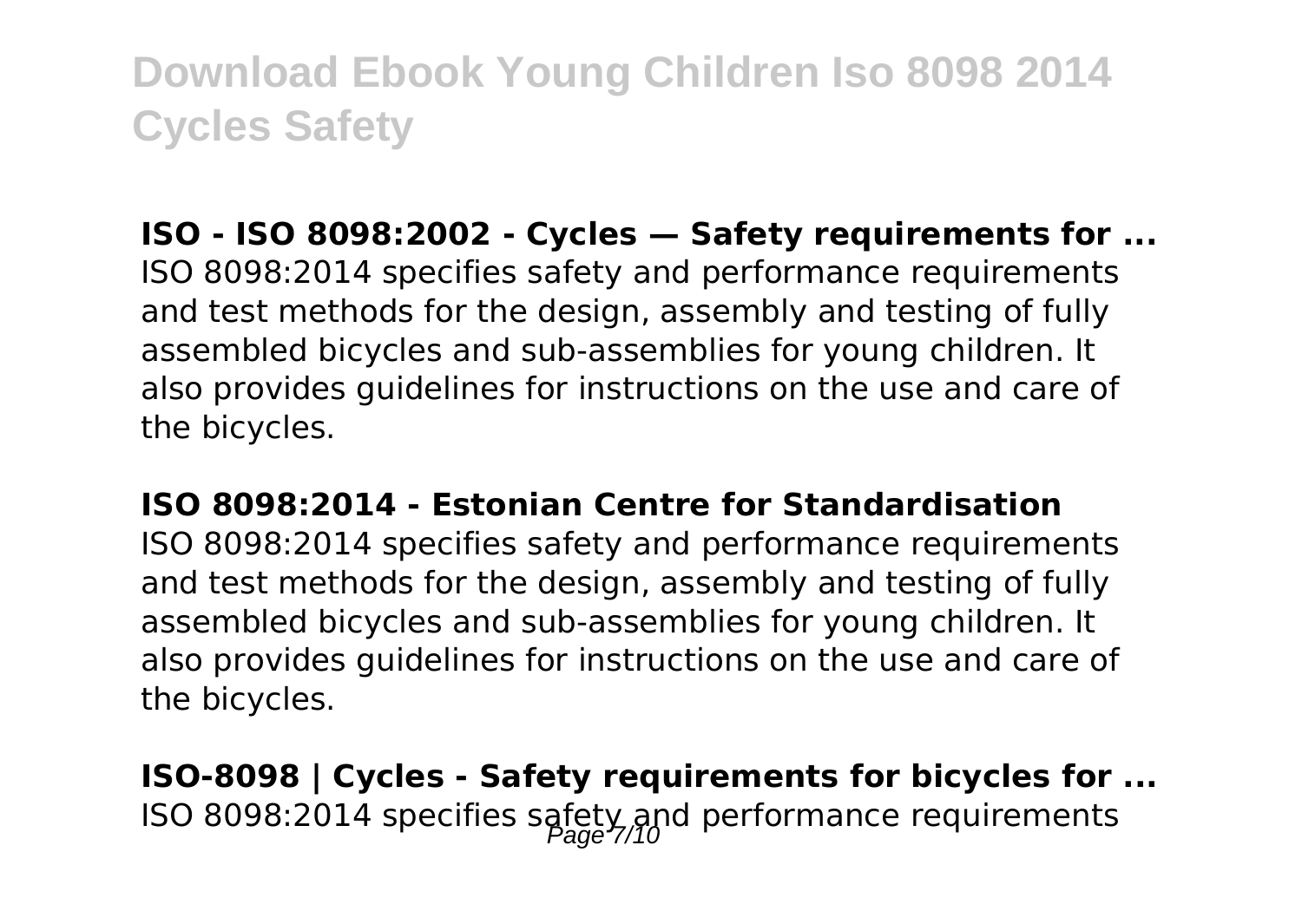and test methods for the design, assembly and testing of fully assembled bicycles and sub-assemblies for young children. It also provides guidelines for instructions on the use and care of the bicycles.

#### **ISO 8098 - European Standards Online Store**

Cycles - Safety requirements for bicycles for young children (ISO 8098:2014); German version EN ISO 8098:2014

#### **DIN EN ISO 8098 - Techstreet**

Cycles - Safety requirements for bicycles for young children (ISO 8098:2014)

#### **EVS-EN ISO 8098:2014 - Estonian Centre for Standardisation**

ISO 8098:2014 specifies safety and performance requirements and test methods for the  $\frac{des\{q\}}{base\}$ /<sub>0</sub> assembly and testing of fully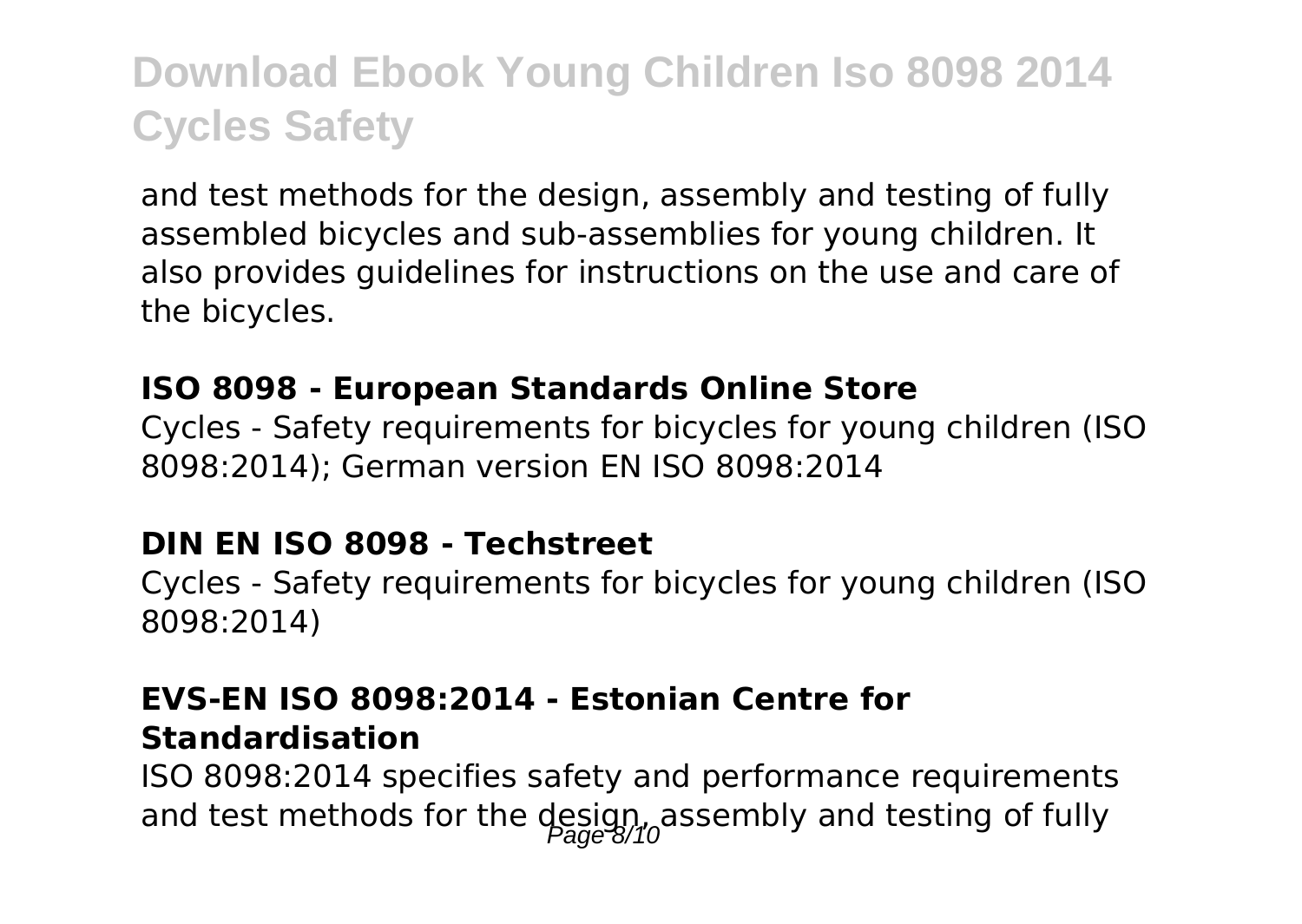assembled bicycles and sub-assemblies for young children. It also provides guidelines for instructions on the use and care of the bicycles.

#### **ISO 8098:2014 - Standards New Zealand**

ISO 8098 June 15, 2014 Cycles - Safety requirements for bicycles for young children This International Standard specifies safety and performance requirements and test methods for the design. assembly and testing of fully assembled bicycles and subassemblies for young children.

**ISO 8098 - Cycles - Safety requirements for bicycles for ...** BS EN ISO 8098:2014 - Cycles. Safety requirements for bicycles for young children.

**BS EN ISO 8098:2014 - Cycles. Safety requirements for ...** Bicycles for young children – EN ISO 8098:2014; Changing units